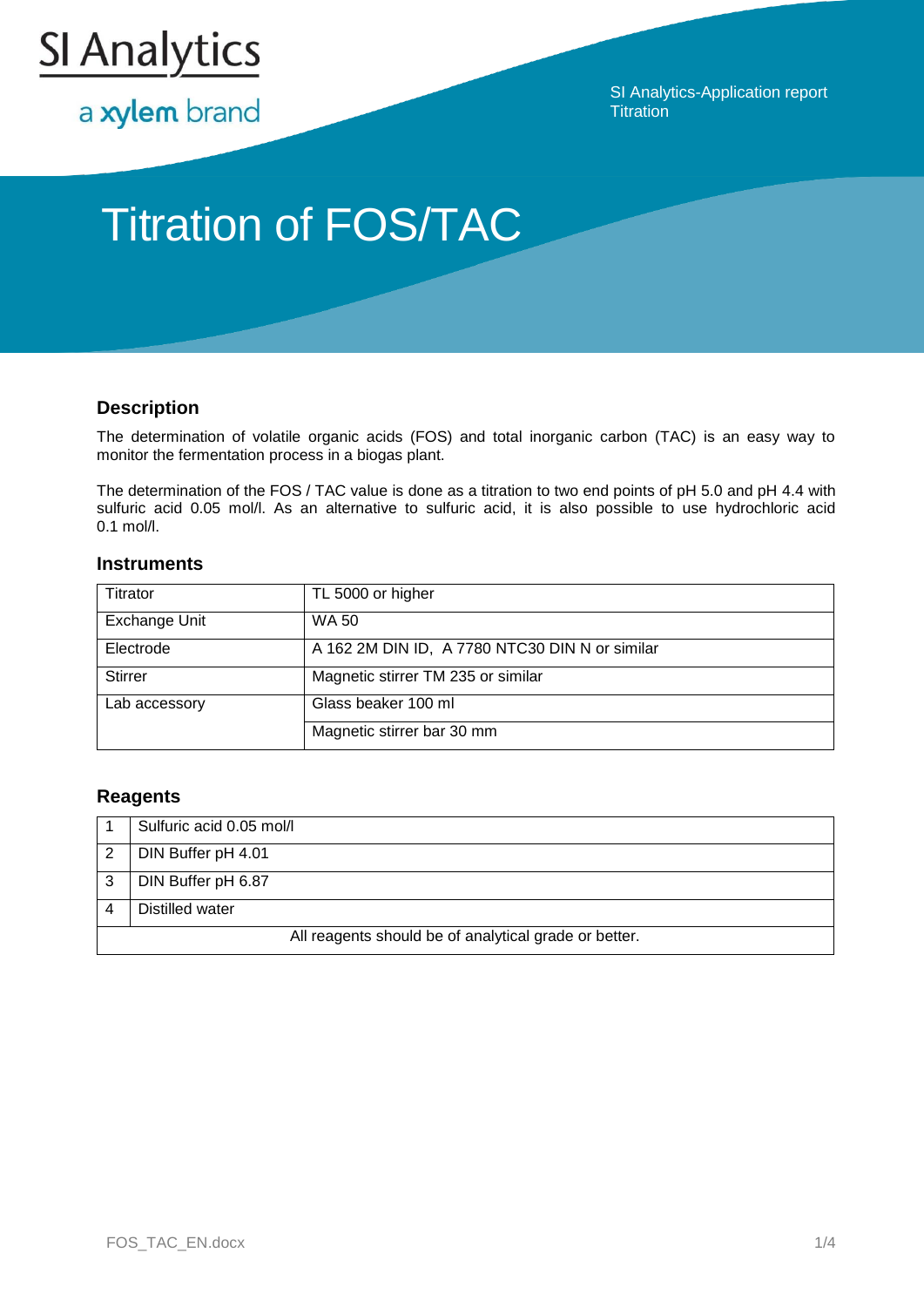## **Titration procedure**

#### **Reagents**

The titer determination of the  $H_2SO_4$  0.05 mol/l is done as described in the application report "Titer determination of strong acids".

#### **Cleaning of the electrode**

The electrode is cleaned with distilled water. Suitable for storage is KCl solution 3 mol/l or electrolyte solution L 911.

Because this titration is done as an endpoint titration, the electrode must be calibrated periodically (at least weekly). We recommend a 2-point calibration with the DIN buffers pH 4.01 and 6.87.

#### **Sample preparation**

The sample is either centrifuged or filtered through a not too fine sieve. It is important that a larger amount of the sample is already homogenized in advance. The sample must always be treated in the same way to get comparable results.

20 ml of the filtered or centrifuged sample are pipetted into a 100 ml beaker and made up to approx. 50 ml with distilled water and titrated with  $H_2SO_4$  0.05 mol/l to 2 end points pH 5.0 and pH 4.4.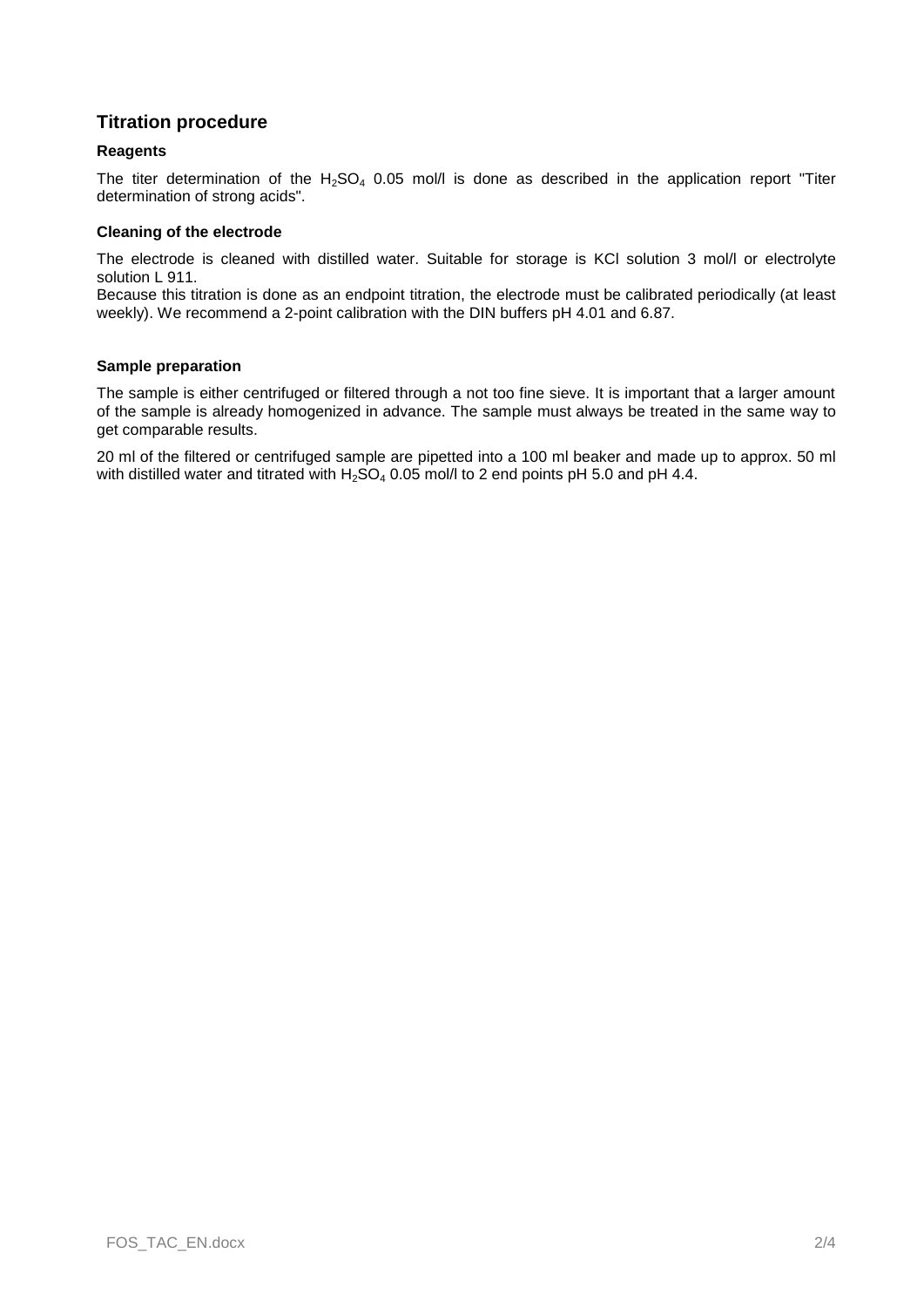## **Titration parameter**

**Sample titration**



| Default method          | <b>FOS TAC</b>      |                            |                 |
|-------------------------|---------------------|----------------------------|-----------------|
| Method type             | Automatic titration |                            |                 |
| <b>Modus</b>            | Endpoint            |                            |                 |
| Measured value          | рH                  |                            |                 |
| Measuring speed / drift | normal              | Minimum holding time       | 2s              |
|                         |                     | Maximum holding time       | 15 <sub>s</sub> |
|                         |                     | Measuring time             | 2s              |
|                         |                     | Drift                      | 20 mV/min       |
| Initial waiting time    | 0 <sub>s</sub>      |                            |                 |
| Step size               | $0.05$ ml           |                            |                 |
| Dampening               | none                | <b>Titration direction</b> | decrease        |
| Pretitration            | Off                 | Delay time                 | 0 <sub>s</sub>  |
| Endpoint 1              | $5.0$ pH            | Delta Endpoint             | $0.4$ pH        |
|                         |                     | Endpoint delay             | 5s              |
| Endpoint 2              | 4.40 pH             | Delta Endpoint             | $0.4$ pH        |
|                         |                     | Endpoint delay             | 5s              |
| Max. titration volume   | 50 ml               |                            |                 |
| Dosing speed            | 10%                 | Filling speed              | 30 <sub>s</sub> |